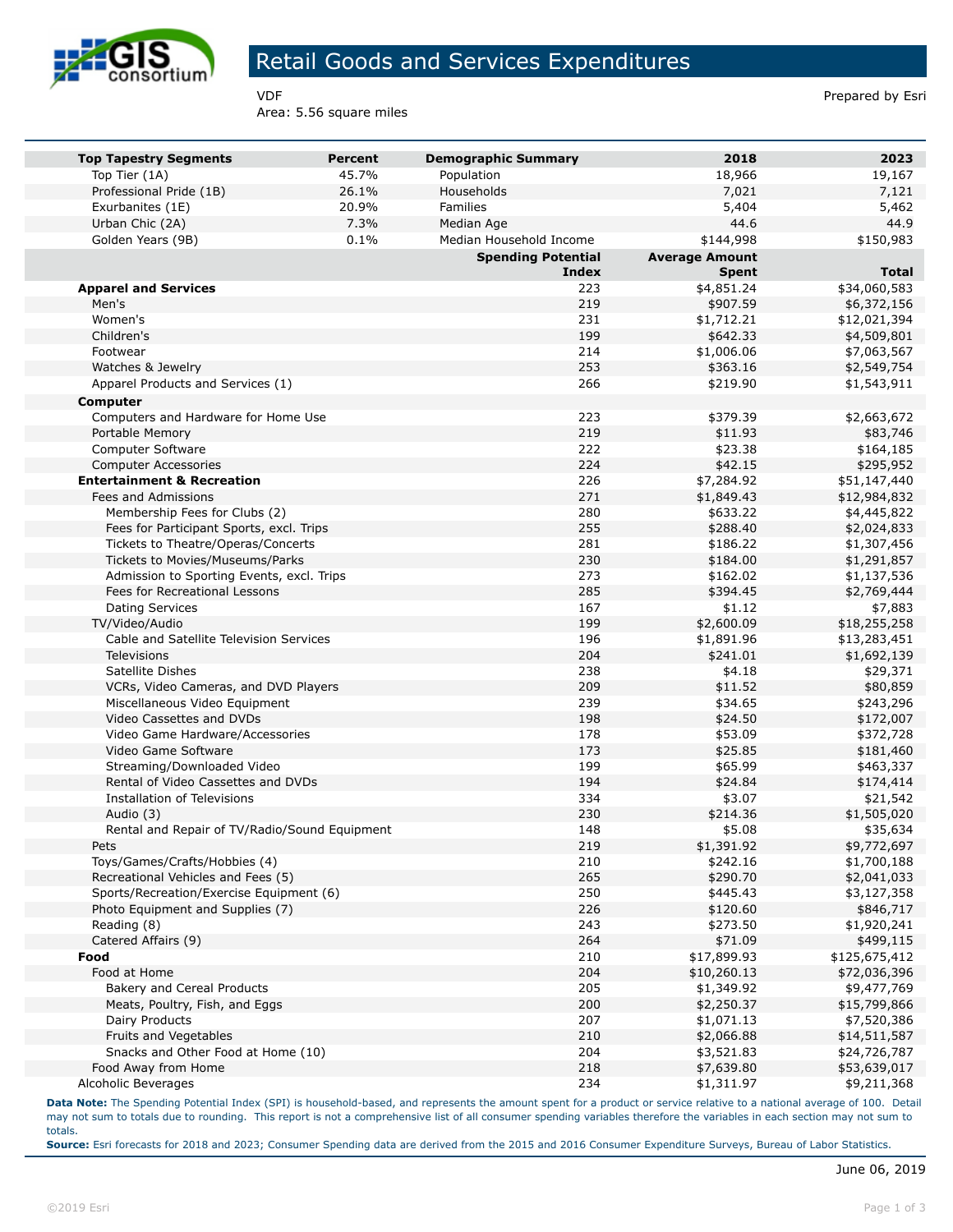

## Retail Goods and Services Expenditures

Area: 5.56 square miles

VDF **Prepared by Esri** 

|                                            | <b>Spending Potential</b><br><b>Index</b> | <b>Average Amount</b><br><b>Spent</b> | Total         |
|--------------------------------------------|-------------------------------------------|---------------------------------------|---------------|
| <b>Financial</b>                           |                                           |                                       |               |
| Value of Stocks/Bonds/Mutual Funds         | 305                                       | \$15,395.71                           | \$108,093,312 |
| Value of Retirement Plans                  | 281                                       | \$65,089.83                           | \$456,995,709 |
| Value of Other Financial Assets            | 242                                       | \$3,413.62                            | \$23,967,010  |
| Vehicle Loan Amount excluding Interest     | 191                                       | \$5,352.62                            | \$37,580,764  |
| Value of Credit Card Debt                  | 223                                       | \$1,314.04                            | \$9,225,907   |
| <b>Health</b>                              |                                           |                                       |               |
| Nonprescription Drugs                      | 208                                       | \$277.52                              | \$1,948,498   |
| <b>Prescription Drugs</b>                  | 206                                       | \$742.95                              | \$5,216,274   |
| Eyeglasses and Contact Lenses              | 228                                       | \$212.19                              | \$1,489,770   |
| Home                                       |                                           |                                       |               |
| Mortgage Payment and Basics (11)           | 265                                       | \$22,859.21                           | \$160,494,486 |
| Maintenance and Remodeling Services        | 281                                       | \$5,748.97                            | \$40,363,540  |
| Maintenance and Remodeling Materials (12)  | 265                                       | \$1,297.07                            | \$9,106,699   |
| Utilities, Fuel, and Public Services       | 204                                       | \$10,131.33                           | \$71,132,051  |
| <b>Household Furnishings and Equipment</b> |                                           |                                       |               |
| Household Textiles (13)                    | 225                                       | \$222.22                              | \$1,560,191   |
| Furniture                                  | 227                                       | \$1,390.11                            | \$9,759,972   |
| Rugs                                       | 251                                       | \$61.67                               | \$432,989     |
| Major Appliances (14)                      | 221                                       | \$770.63                              | \$5,410,560   |
| Housewares (15)                            | 227                                       | \$234.81                              | \$1,648,596   |
| <b>Small Appliances</b>                    | 208                                       | \$101.90                              | \$715,470     |
| Luggage                                    | 251                                       | \$34.51                               | \$242,322     |
| Telephones and Accessories                 | 241                                       | \$169.16                              | \$1,187,680   |
| <b>Household Operations</b>                |                                           |                                       |               |
| Child Care                                 | 241                                       | \$1,238.50                            | \$8,695,484   |
| Lawn and Garden (16)                       | 246                                       | \$1,058.87                            | \$7,434,335   |
| Moving/Storage/Freight Express             | 212                                       | \$136.87                              | \$960,995     |
| Housekeeping Supplies (17)                 | 209                                       | \$1,498.33                            | \$10,519,793  |
| <b>Insurance</b>                           |                                           |                                       |               |
| Owners and Renters Insurance               | 233                                       | \$1,325.50                            | \$9,306,336   |
| Vehicle Insurance                          | 207                                       | \$2,608.56                            | \$18,314,711  |
| Life/Other Insurance                       | 263                                       | \$1,096.79                            | \$7,700,567   |
| <b>Health Insurance</b>                    | 220                                       | \$8,297.05                            | \$58,253,583  |
| Personal Care Products (18)                | 215                                       | \$1,045.50                            | \$7,340,428   |
| School Books and Supplies (19)             | 219                                       | \$327.00                              | \$2,295,848   |
| <b>Smoking Products</b>                    | 155                                       | \$645.13                              | \$4,529,492   |
| <b>Transportation</b>                      |                                           |                                       |               |
| Payments on Vehicles excluding Leases      | 202                                       | \$4,823.60                            | \$33,866,512  |
| Gasoline and Motor Oil                     | 197                                       | \$4,705.56                            | \$33,037,740  |
| Vehicle Maintenance and Repairs            | 214                                       | \$2,306.77                            | \$16,195,826  |
| Travel                                     |                                           |                                       |               |
| Airline Fares                              | 268                                       | \$1,414.71                            | \$9,932,656   |
| Lodging on Trips                           | 265                                       | \$1,516.02                            | \$10,643,963  |
| Auto/Truck Rental on Trips                 | 269                                       | \$74.59                               | \$523,687     |
| Food and Drink on Trips                    | 253                                       | \$1,309.29                            | \$9,192,536   |

**Data Note:** The Spending Potential Index (SPI) is household-based, and represents the amount spent for a product or service relative to a national average of 100. Detail may not sum to totals due to rounding. This report is not a comprehensive list of all consumer spending variables therefore the variables in each section may not sum to totals. **Source:** Esri forecasts for 2018 and 2023; Consumer Spending data are derived from the 2015 and 2016 Consumer Expenditure Surveys, Bureau of Labor Statistics.